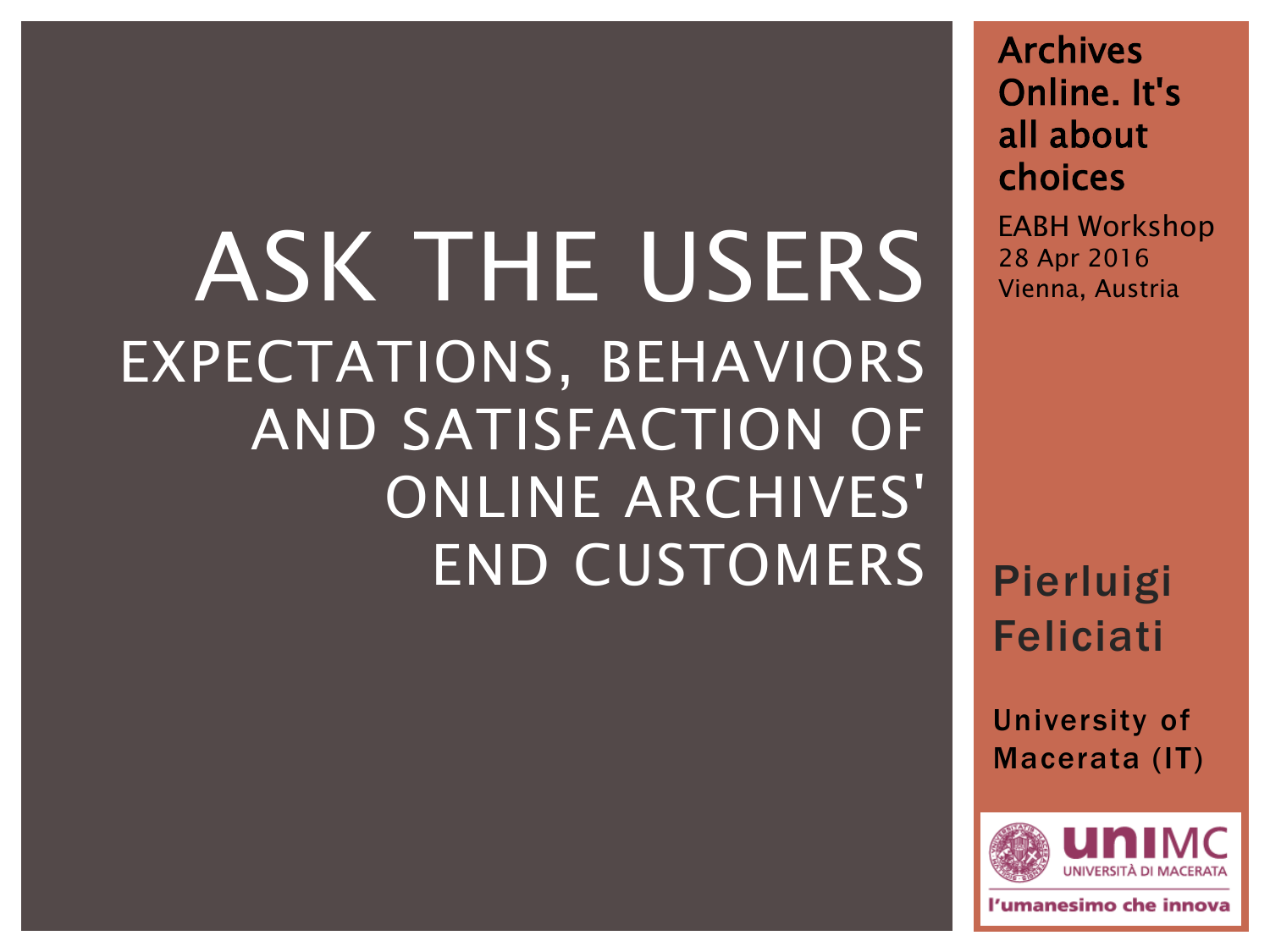### THE ARCHIVAL MEDIATION ON THE WEB

- The displaying of **archival descriptions** in Web environments (the *Docuverse* paradigm) deeply changes the traditional mediation between archivists and users
- The hypertextual output must be roughly distinguished from the **encoded input**: to make it *decodable* and *clear*, we should build user centric diplays
- To build up effective diplays we should match the descriptive standards & methods with human-computer interaction studies, checking our prototypes by adopting user studies
- **A BRAND NEW MEDIATON PARADIGM**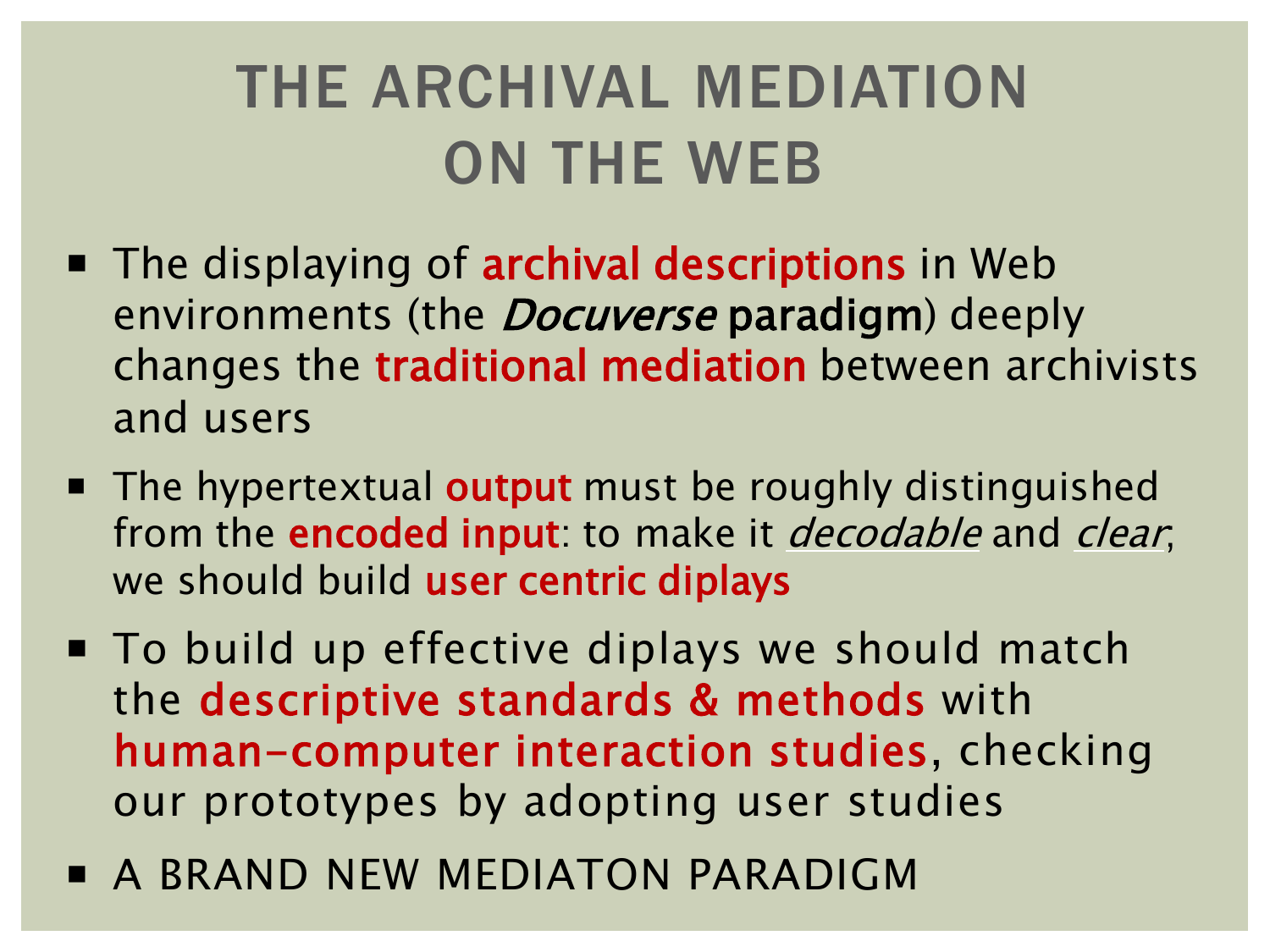### USER STUDIES AND ARCHIVES ONLINE

- Recently, the quality of use of AOL has being increasingly tested by involving real users, no longer merely inferred, mostly in North America
- Some recurring issues have been detected:
	- o **The terminology** adopted for descriptions
	- o Menus as a barrier
	- o The **hierarchic and separated structure** of descriptions
	- o The use of **searching tools**: AOL are not OPACS!
	- o Search results presentation and rankings
	- o long narrations vs. brief descriptions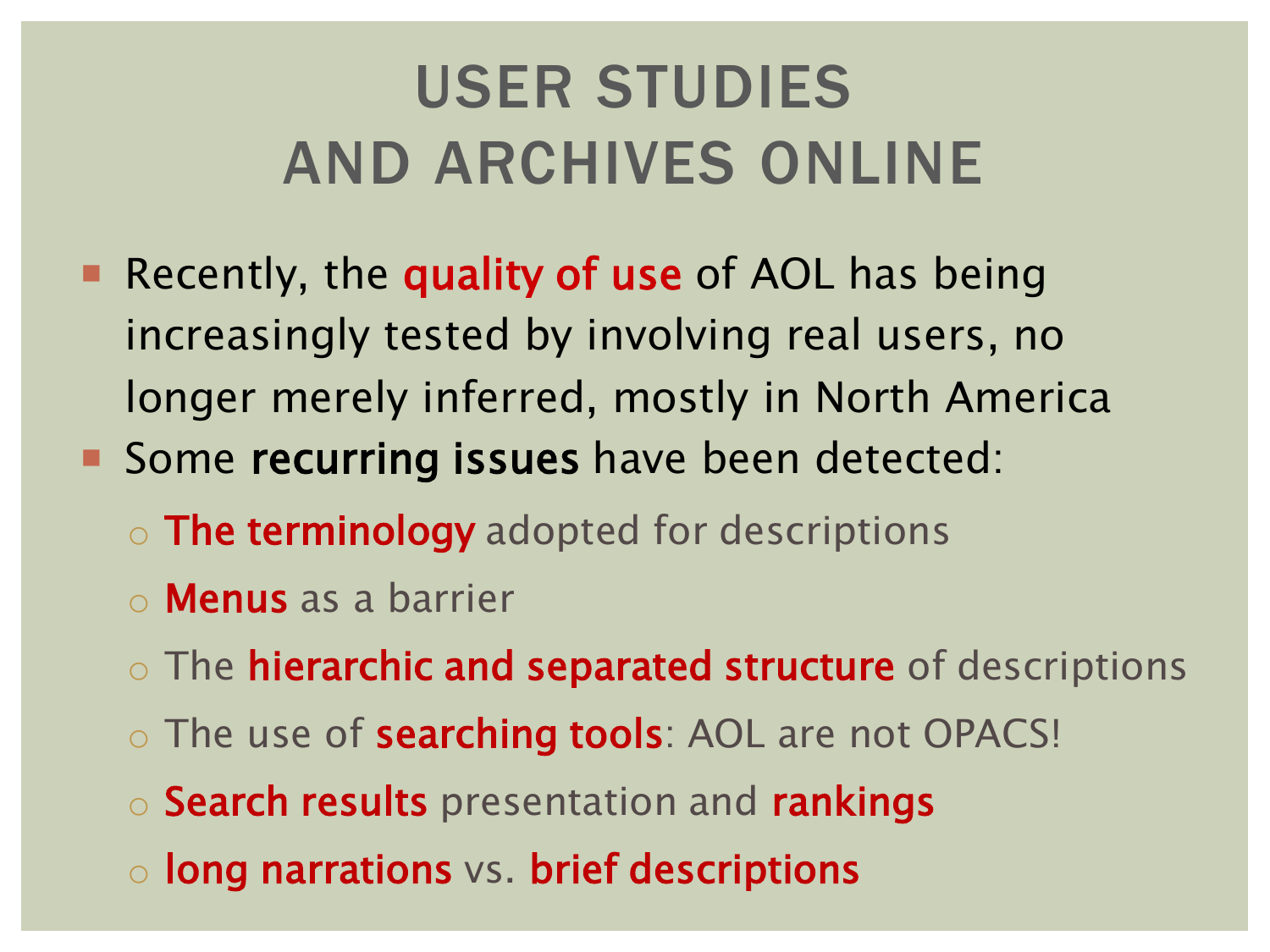### THE BENEFITS OF EVALUATING UX

Quality of a digital service: "the capability of the software product to enable specified users to achieve specified goals with effectiveness, productivity, safety and satisfaction in specified contexts of use." (ISO/IEC 9126-1:2001)

- **Studying** the needs, expectations, behaviors and satisfaction of final users (i.e. the User Experience: UX) should be part of digital services development
- **Involving users** throughout design, development and release of archival digital projects cycle could become normal, to guarantee a effective ROI for projects whose first profit is customers' satisfaction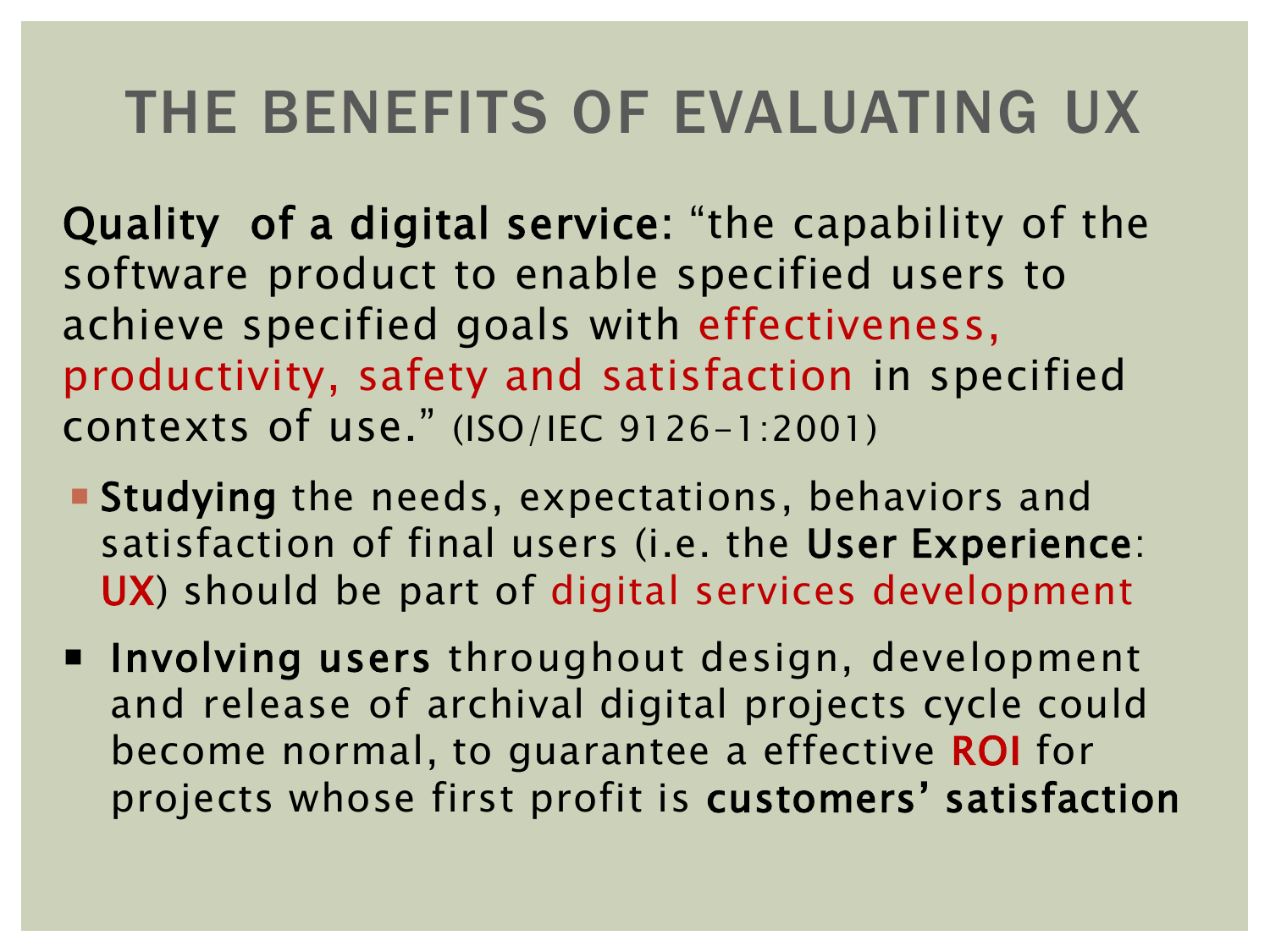### A POSSIBLE EVALUATION MODEL



Tsakonas, Papatheodorou 2008, Tryptich Interaction Framework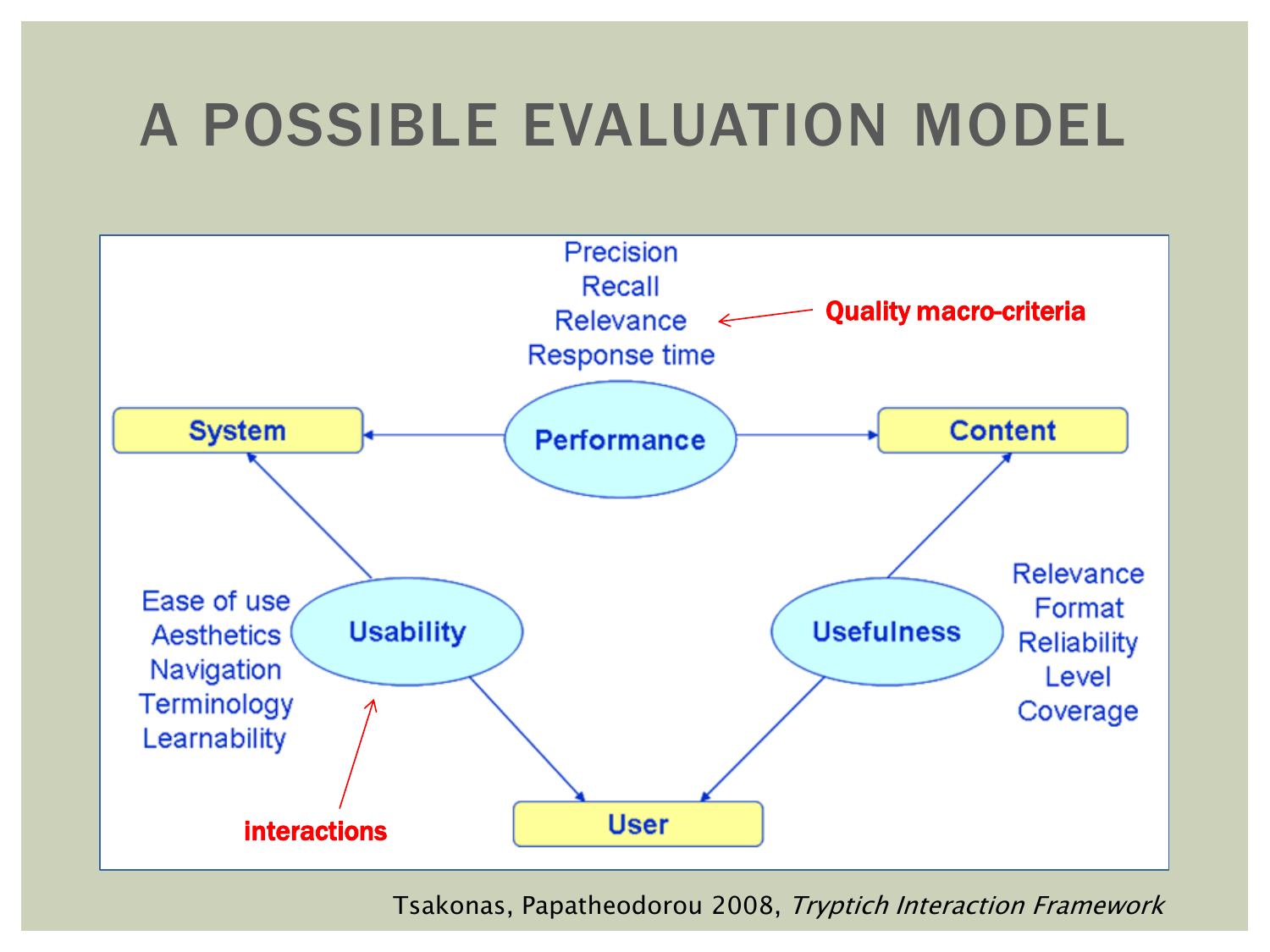### EVALUATION: WHEN?



#### throughout all the project life-cycle…

A Cry For Looking To Other Methods For User Centered Design, (Tristan Weevers, 2012)



#### and managing quality as an iterative process

ISO 9241-210:2010(E). Ergonomics of human–system interaction— Part 210: Human-centred design for interactive systems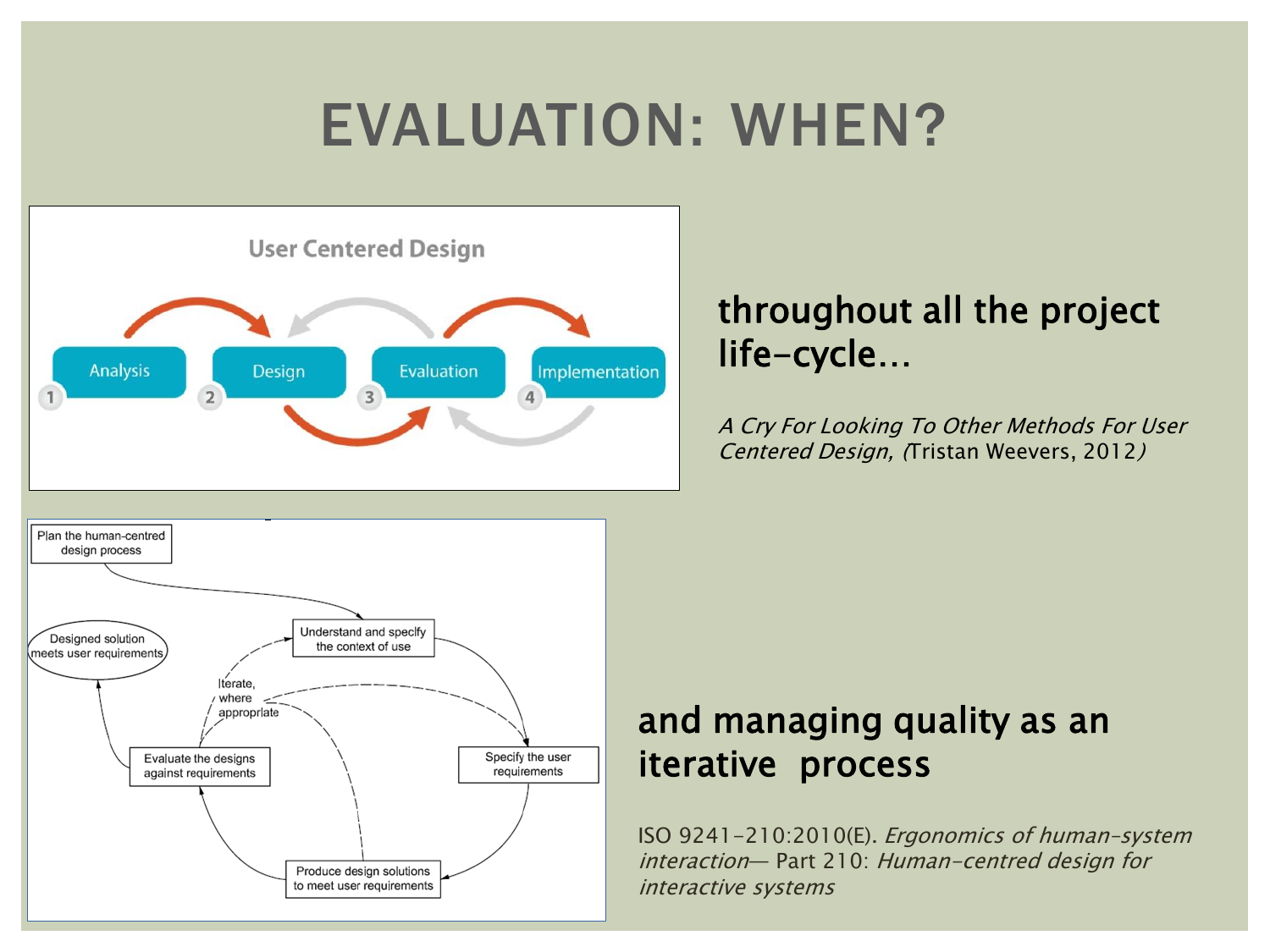### EVALUATION: WHEN?

#### User studies are useful:

- in the start phase (to check user requirements)
- **If all in the prototype** phase (to assess and finalise the layout and the system)
- in the on-going phase (to check final user satisfaction and behaviour)



A time-line of design and evaluation of digital libraries (Tsakonas 2012)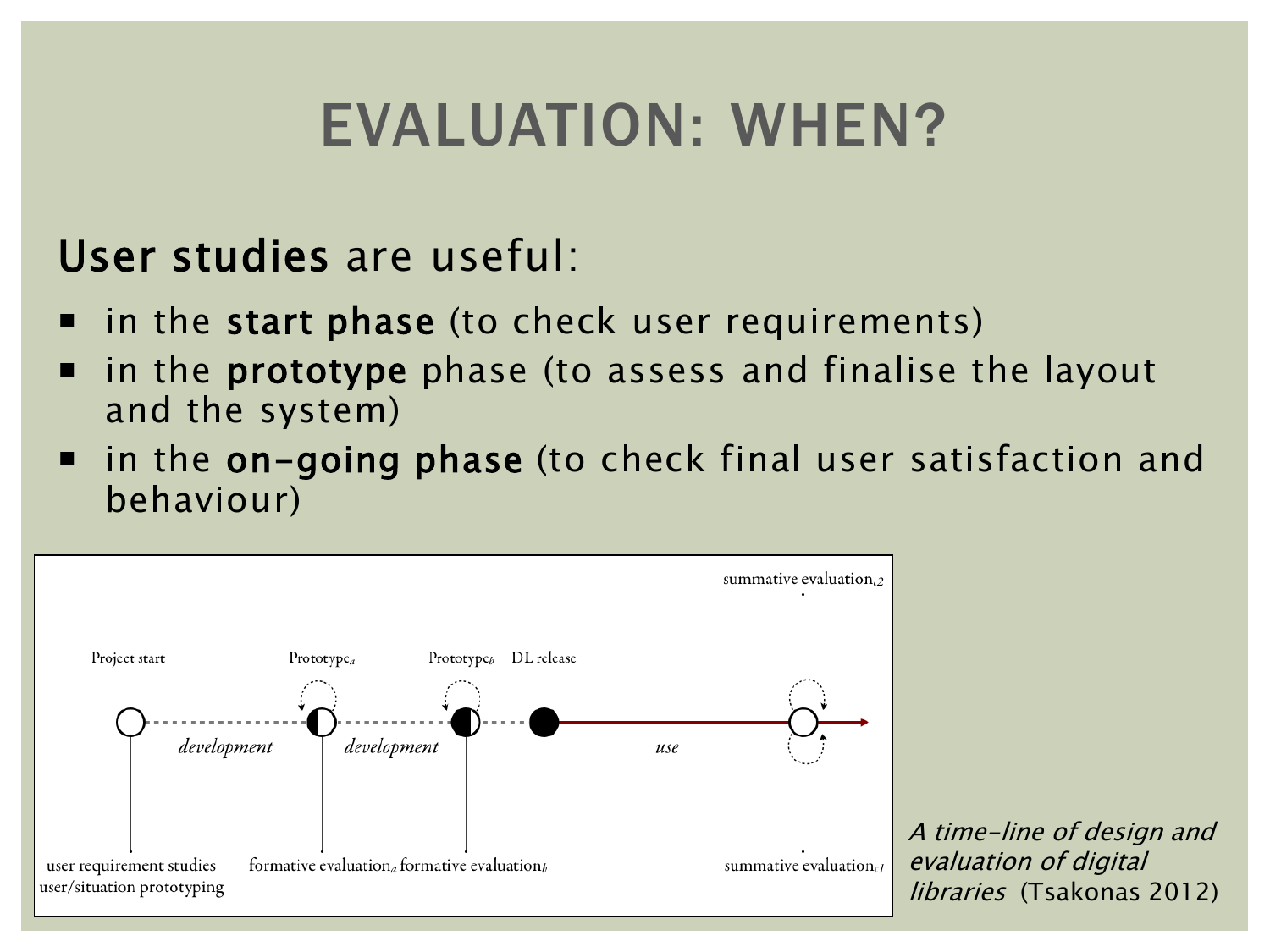### EVALUATION: HOW?

lation

|  | User simulation |  |  |                                 |  |
|--|-----------------|--|--|---------------------------------|--|
|  |                 |  |  | • Profiles, Use cases, Personae |  |

Use scenarios

#### Indirect observation

- User logs analysis
- Sniffing, client-side analysis

#### Direct user involvement

- Questionnaires
- Diaries
- Single user observation/ eye-tracking
	- Focus groups
	- + Growing use of mixed methods..





PHAS

PROJ

**Development Prototype On-going use Reingeenering**

### **Quantitative**

**Qualitative** 

**Summative**

#### **Qualitative Summative**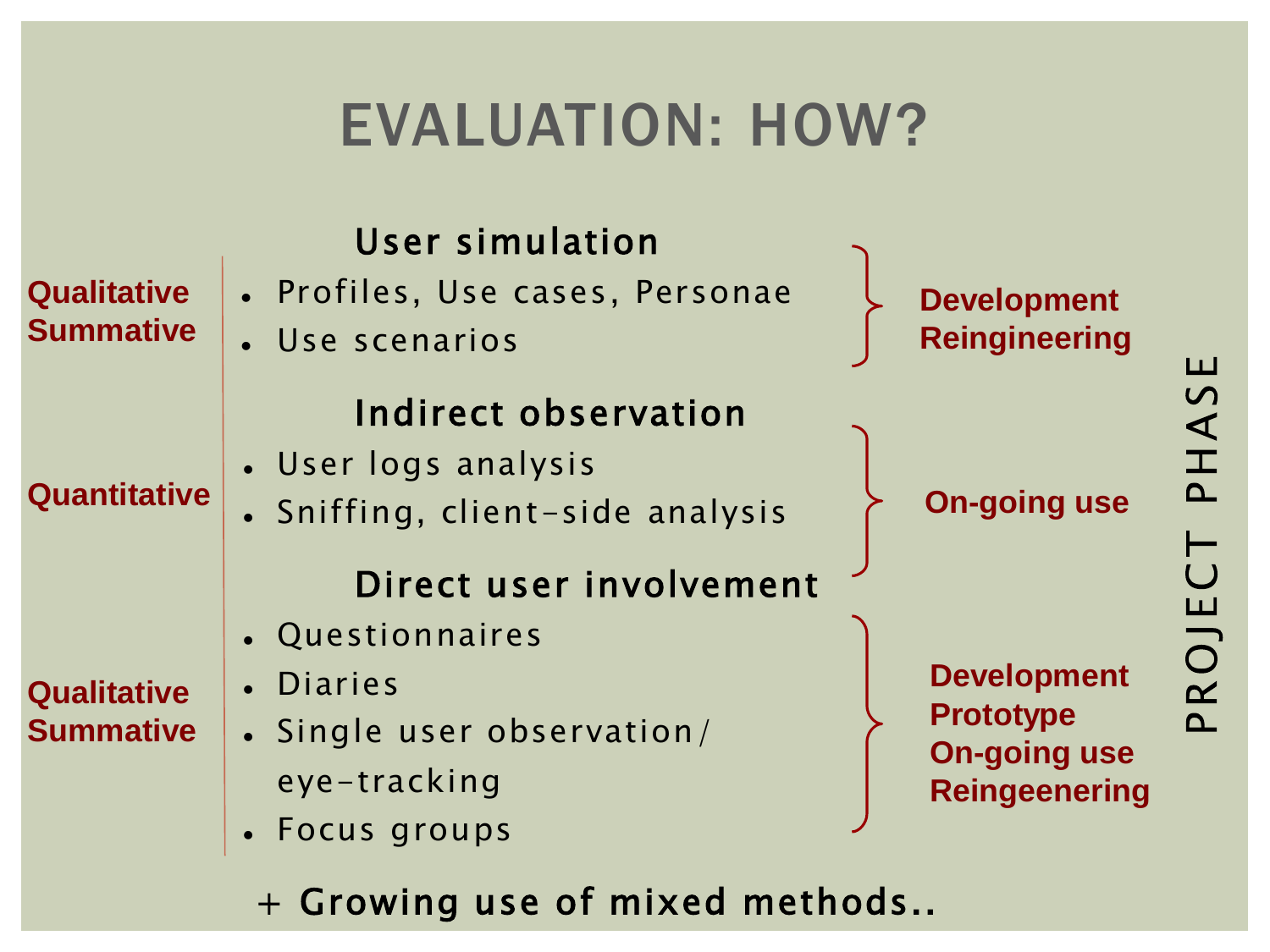### EVALUATION: SHARING RESULTS

The available corpus of user studies reveals several weaknesses:

- 1 they are not based on a common evaluation schema and each study applied its own protocol
- 2 the usual narrowness of panels involved puts in discussion a wide reliability of collected data
- 3 some surveys were conducted without a distinction among targets: curios users, novice archival researchers and advanced scholars.

To face this panorama it could be crucial to build a community and a normalized and shared benchmarking framework in this field to compare data coming from different studies, models and profiles and to set up historical series